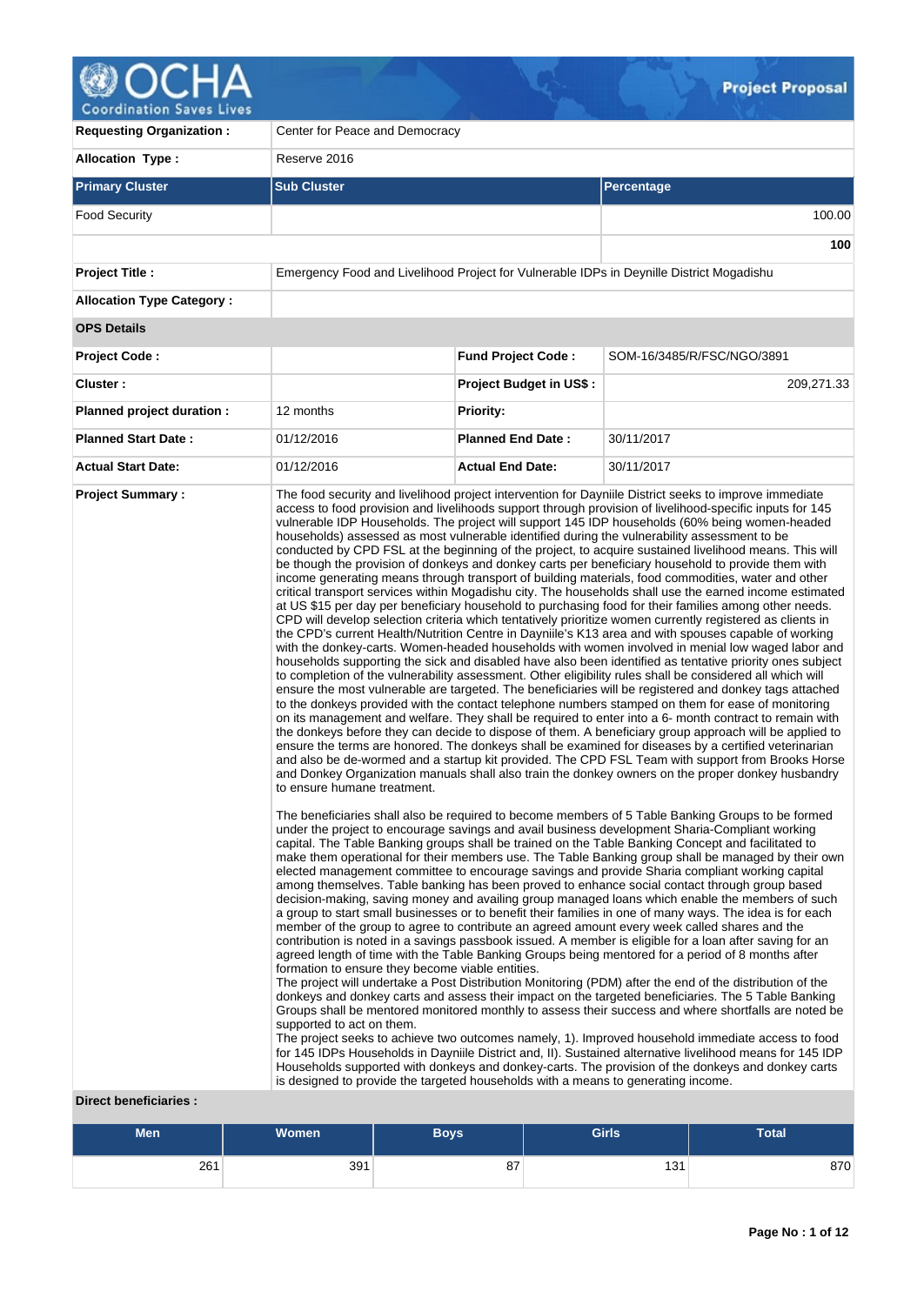### **Other Beneficiaries :**

| <b>Beneficiary name</b>        | <b>Men</b> | Women | <b>Boys</b> | <b>Girls</b> | <b>Total</b> |
|--------------------------------|------------|-------|-------------|--------------|--------------|
| Internally Displaced People    | 261        | 391   | 87          | 131          | 870          |
| <b>Indirect Beneficiaries:</b> |            |       |             |              |              |
| None                           |            |       |             |              |              |
| <b>Catchment Population:</b>   |            |       |             |              |              |
| None                           |            |       |             |              |              |
| Link with allocation strategy: |            |       |             |              |              |

The proposed project intervention seeks to support the two key strategic objectives of the SHF especially as it relates to the IDPs in Daynile District which is one of the identified Districts for this year's SHF allocation. This is through the ability of the planned intervention for 145 households (750 persons in IDP camps) to life saving and life sustaining assistance to the people in need, and in this case the IDPs whose households have severely malnourished Pregnant and Lactating Women (PLW) and under-5 children as identified (through screening) at CPD Health/Nutrition Centre located in K13, Dayniile District. One of the expected outcomes is lowering of malnutrition through increased access to food and decreased mortality rates related to poor health and nutrition for the most vulnerable IDPs in the District. The fact that the proposed form of support provides the IDPs with an alternative livelihood means makes it the ideal response and sustainable life-saving tool as it provides the vulnerable IDP households targeted with a tangible means to overcome the multiplicity of crisis facing them. It is anticipated that the IDP beneficiary households will be able to make on average USD 15 per day with their donkey carts transport service in Mogadishu (CPD's interviews with current donkey cart owners). The income generated will be adequate for them to support their households based on the FSNAU analyzed Cost of Minimum Expenditure Basket (MEB) which is US \$ 84 per household for Mogadishu, as of July 2016.

The project also seeks to catalyzed durable solutions as envisaged in the strategic objective 2 of the Humanitarian Response Plan (HRP) for 2016. The provision of the proposed Donkeys and Donkey Carts to IDPs households selected on the basis of a vulnerability assessment will support the targeted 145 Households (benefiting 870 persons IDP camps) procure a livelihood asset that they can use to create a resilient livelihood. The IDP beneficiaries shall have spare cash to contribute to the planned Table Banking as planned for the support to long term business growth within the project. The proposed Table Banking operated by the 5 beneficiary IDPs groups which will be formed under the project has the potential to support the households acquire durable assets whose worth and return can help them break from the cycle of dependence and poverty as currently observed.

The project also conforms/adheres to the Food Security Cluster objectives that seek to I). Address the increasing level of acute food insecurity among the IDPs; the project will avail immediate food for the households through providing them with an income source where they shall earn on average US \$15 per day per beneficiary which they will use to purchase their food requirements in the open market for their household food supply. The choice of the targeted beneficiaries is a critical component of achieving this objective based on them being among the most vulnerable based on the confirmed admission to the nutrition support centre, being women-headed households and other vulnerabilities as shall be determined by the vulnerability assessment to be undertaken. II) To contribute to the envisaged response with the objective of improving the quality of life of the IDPs by reducing the effects of the cumulative impact of the protracted crisis; The project seeks to support IDP households deemed as most vulnerable attain some alternative livelihood means so as to reduce the effect that lack of livelihood means has on the welfare of the households such as those belonging to women headed households, those from the youth headed households as well as those from minorities clans who may find themselves at the fringes of available waged opportunities within Mogadishu (and by extension within the IDP camps).

### **Sub-Grants to Implementing Partners :**

| <b>Partner Name</b>                                   | <b>Partner Type</b> | <b>Budget in US\$</b> |
|-------------------------------------------------------|---------------------|-----------------------|
|                                                       |                     |                       |
| Other funding convention the come use iset (to dota). |                     |                       |

**Other funding secured for the same project (to date) :**

| <b>Other Funding Source</b> | <b>Other Funding Amount</b> |
|-----------------------------|-----------------------------|
|                             |                             |

## **Organization focal point :**

| <b>Name</b>                      | <b>Title</b>              | Email                         | Phone         |
|----------------------------------|---------------------------|-------------------------------|---------------|
| <b>Mohamed Yarrow</b>            | <b>Executive Director</b> | mohamed.yarrow@cpd-africa.org | +252618137983 |
| Muktar Abdille                   | <b>Programs Director</b>  | muktar.abdille@cpd-africa.org | +252618900109 |
| <b>BACKGROUND</b>                |                           |                               |               |
| 1. Humanitarian context analysis |                           |                               |               |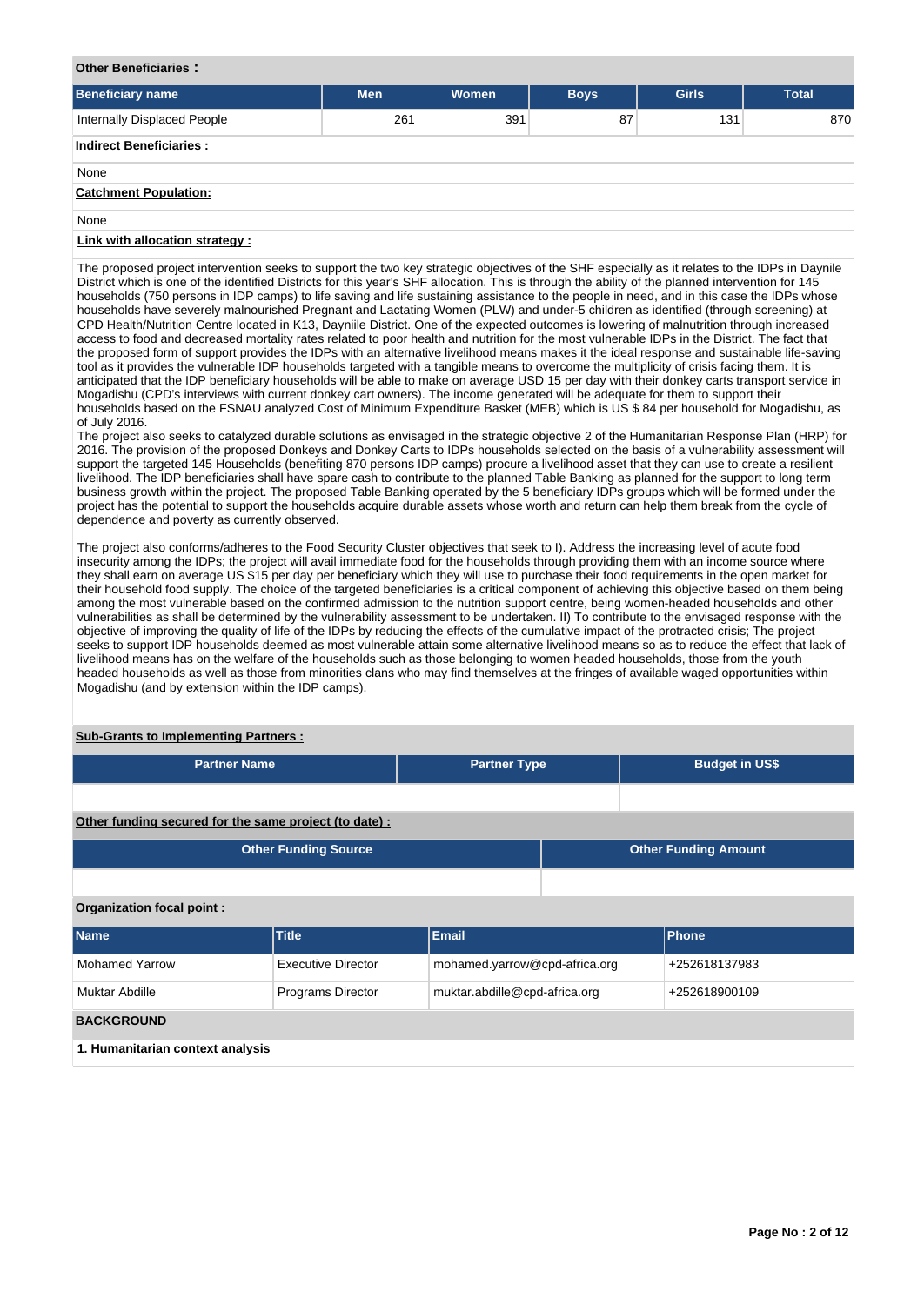The Internally Displaced Persons (IDPs) in Somalia face challenges in getting basic services, and according to UNOCHA's 2016 Humanitarian Needs Overview November 2015, about 2.8 million women and men require improved access to water, sanitation and hygiene (WASH) in Somalia, and the impact of this lack of basic services is felt strongly among IDPs who continue to be affected by cyclical disease outbreaks and suffer from high levels of acute malnutrition. The findings from the 2015/16 Post Deyr countrywide seasonal assessment by FSNAU indicate that 68% of the 931,000 people who will be in Crisis (IPC Phase 3) and 22 000 people in Emergency (IPC Phase 4) across Somalia through June 2016 will be Internally displaced persons (IDPs).

Dayniile is one of the districts that host a big number Internally Displaced Persons (IDPs) in Mogadishu. Most of the IDPs in Dayniile District have settled in between K7 and K15 along the Mogadishu-Afgoi Corridor that lacks basic social service infrastructure. According to the Internal Displacement Profiling in Mogadishu Report-April 2016, Dayniile District hosts 138,412 IDPs, which represent 35% of the total enumerated IDPs in the 17 districts of Mogadishu. The findings of the report add that, out of the overall 486 identified IDP settlements in Mogadishu, Dayniile districts have the highest number of settlements -142 settlements making it the District with the highest number of IDP settlements. For most of the IDPs, their original homes were in Lower Shabelle and Bay regions although within Mogadishu they have been displaced severally through forced evictions. In fact, the Internal Displacement Profiling in Mogadishu Report-April 2016 confirms that 46% of the current IDPs in K7 and K15 corridor (Dayniile, Dharkinley and Kaxda district) have been faced multiple displacements within Mogadishu.

Further occurrences of natural disasters mainly flooding of Shabelle river and cyclical disease outbreaks are likely to lead to more influx of displaced persons to Mogadishu, and in particular Dayniile District along the Afgooye Corridor. Already a grim drought situation is painted concerning the expected low rainfalls in Somalia in the 2016 Deyr owing to the effects of the 2015/2016 El-Nino. For instance, the recently issued (2016) Seasonal Climate Forecast for the Greater Horn of Africa by the IGAD Climate Prediction and Applications Centre (ICPAC) predicts the 2016 Deyr rains in Somalia to be below normal to near normal - with a 40% probability of experiencing below normal rains and a 35% probability of near normal rains in the entire country. The upper catchments of the Juba and Shabelle Rivers in Ethiopia are also expected to record depressed rains during the season. Additionally, SWALIM's Somalia Rainfall Outlook for Deyr 2016 also predicts low rains in the upper reaches of the Shabelle basins.

Access to immediate household food is a challenge to many IDP families in Dayniile who don't any meaningful livelihood means. Majority of the households rely on food assistance from aid organizations, and meagre waged labour. The average wage for a skilled laborer is US \$3 per day while the average number of working days per week is 4 days (US \$48 per month) according to the Internal Displacement Profiling in Mogadishu. This basically means majority of the IDPs barely have enough income to meet their daily needs when one takes into consideration that the FSNAU's analyzed Minimum Expenditure Basket for Mogadishu is US \$84 (FSNAU's July MEB estimates for July). This precarious lack of alternative means of livelihood has found manifestation in the poor welfare indicators among the IDP population in Mogadishu such as high malnutrition rates among the IDPs especially children Under 5 years and also Pregnant and Lactating Women.

## **2. Needs assessment**

Dayniile District hosts 138,412 IDPs and many of the evicted and displaced have settled on the mainly barren land along K7-K15 stretch which is scarcely serviced in terms of basic services and have some of the worse indicators of food insecurity. These include high malnutrition rates with a GAM and SAM level of 14.7% and 3.5% respectively (FSNAU Nutrition Survey 2016 June Update). Latest nutrition data from CPD's health/nutrition centre in K13, Dayniile district, shows a 51%, 74% and 35% increase in admissions for OTP, TSFP and PLW respectively in the month of August 2016. This situation has, according to CPD, which runs a health/nutrition centre in Dayniile District, been attributed to underlying factors not addressed amongst them inaccessibility of household food due to inadequate incomes for the IDPs who have no livelihoods especially women-headed households and the many IDPs who have to earn from unskilled labour.

These poor nutrition welfare indicators point to the need for stronger support that aim at providing alternative livelihood support for the IDPs and wean them from dependency from erratic humanitarian support. Most of the IDPs especially have no tangible skills and have to rely on menial waged labor to provide for their households. Waged labour earnings average US \$ 2.3 per day with the number of working days not being guaranteed (Extrapolated on wage scale in the Report on Internal Displacement Profiling in Mogadishu). The situation is worse for women especially those who are breadwinners for their households (women-headed households) who mainly work in the most peripheral of occupations such as being domestic workers, fetch water for sale or engage in petty trading.

There are few livelihood sources for the IDPs in Dayniile District forcing most of them to rely on assistance from humanitarian organizations and erratic casual jobs. The Internal Displacement Profiling in Mogadishu report indicates that 82% of the IDP women and 72% of the IDP men employed as casual laborers earn a weekly income of \$ 14 per week or below on average. The total monthly amount when calculated comes to US \$56 which is below the monthly required Minimum Expenditure Basket (MEB) amount as calculated by FSNAU for Mogadishu which stood at US\$ 84 per month for a household. Singe female-headed household fare worse than other types of households (nuclear family, male headed-household, etc.) as opportunities for them are hard to come by easily.

The presence of high number of young adults (both women and men) in the IDP camps who can be economically productive if they get support in the creation of alternative livelihoods is an existing capacity that needs to be capitalized. Another existing capacity is the continued growth of the business sector in Mogadishu which increases the morbidity of goods within the city. Supported IDPs, through the proposed project by providing them with donkeys and carts, will be able to earn a living by using their donkey carts to offer transportation services to customers. CPD's current integrated project in the area, its staff, its health/nutrition centre, its 40 community volunteers and its local knowledge and context of the IDP camps is another capacity.

However, the lack of supportive income generating projects to support the IDP communities in Dayniile District in the creation of sustainable livelihood means remains the biggest gap in enhancing the general welfare of the IDPs including offering protection to women who are forced to engage in marginal and unsustainable livelihood means such as seeking firewood for sale in the bush further from the IDP Camps which expose them and makes them more vulnerable. Lack of sustainable means to livelihood has trapped the IDPs in dependency on humanitarian interventions which are at best, adhoc in nature (with short term objective), and at worse, inadequate and lacking sustainability to support resilience for the IDPs residing in Dayniile District.

## **3. Description Of Beneficiaries**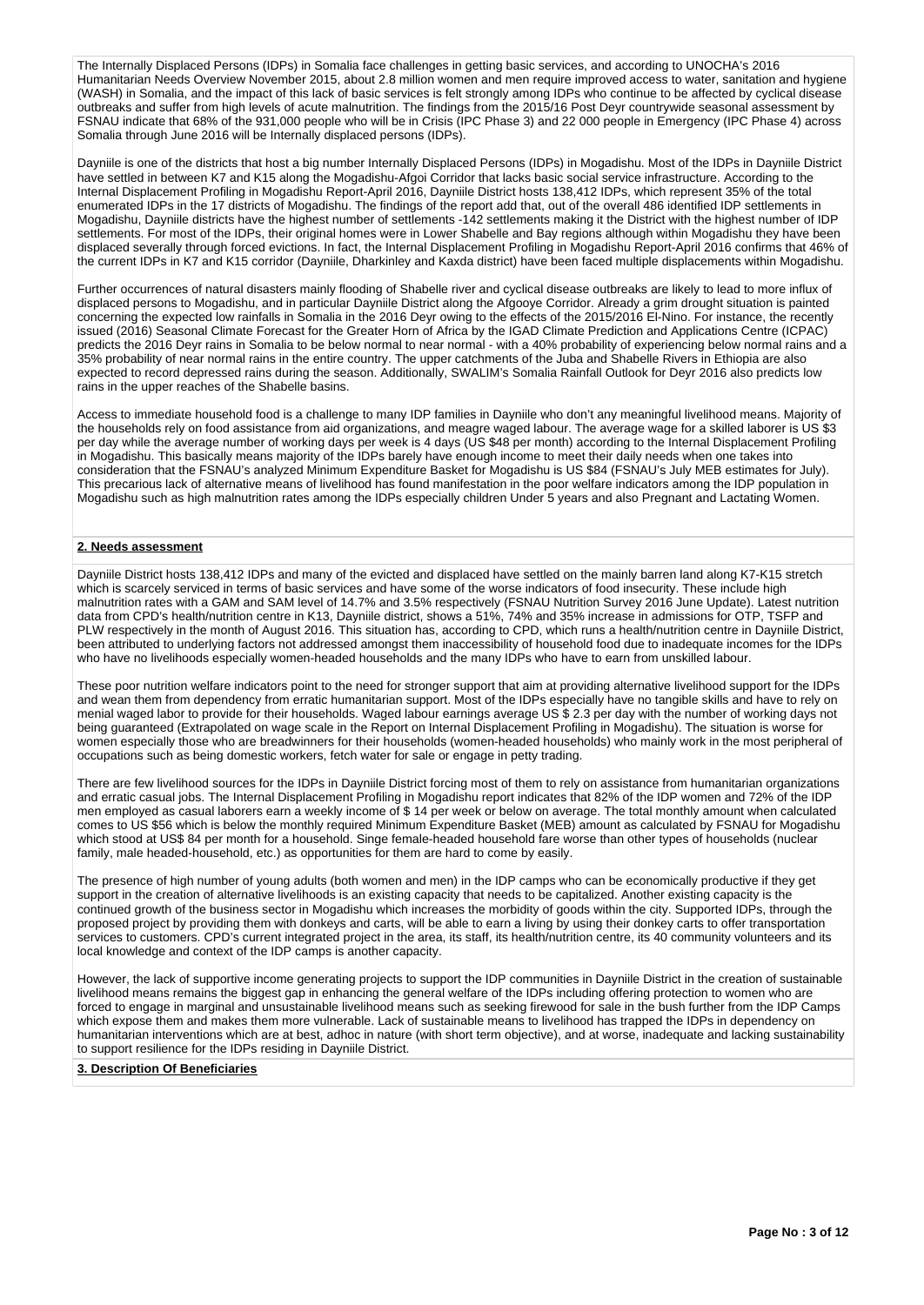The proposed project plans to target 145 vulnerable IDP households (60% being women-headed households) to be provided with donkeys and donkey carts. The project will identify for support the most vulnerable households during the vulnerability assessment to be conducted at the beginning of the project by CPD FSL Team working with the IDP Camp Committees' representatives and the local District Authorities. The vulnerability assessment to be undertaken will be based on Vulnerability Assessments templates developed by WFP Somalia which have been widely used for assessments of vulnerability within given specific populations. The confirmed admission to the nutrition support centre managed by CPD in the district, women-headed households, households supporting orphans, households with no evidence of skills possession of their house heads, income levels below the Minimum Expenditure Basket (MEB) as calculated by FSNAU by the end of November 2016.

Each household will receive a donkey and its cart so that they can use to offer transportation services within the city for fee, and hence earn income for their families. The vulnerability assessment will also be used to identify these 145 HHs and CPD will make sure the selected households are ones that have adults (women and men) who can use the donkey carts. Mothers who are registered as clients in the CPD's current health/nutrition centre in Dayniile's K13 area and with spouses capable of working with the donkeys will be considered for prioritized opportunity to acquire the working donkeys and the carts. CPD targets to create sustainable alternative livelihoods supporting 870 people in Dayniile IDPs through the distribution donkeys and donkey carts.

## **4. Grant Request Justification**

The project will avail immediate food for the 145 IDP Households (or 870 IDPs) through the provision of donkeys. The activity will therefore directly address the increasing level of acute food insecurity among the IDPs living in Daynille District as per the Food Security Cluster objective (Objective No 1). The provided donkeys and donkey-carts will provide the households with a means to alternative livelihood that will support the beneficiary households to purchase their food requirements in the open market for their household food needs which will undermine lack of food that contributes largely to malnutrition. The provision of the donkeys and donkey carts shall contribute to the envisaged response objective of improving the quality of life of the IDPs by reducing the effects of the cumulative impact of the protracted crisis as indicated by FSC (Objective No 2).The targeted beneficiaries as determined by the vulnerability assessment to be undertaken will be the most vulnerable based on the confirmed admission to the nutrition support centre managed by CPD in the district, women-headed households and others as assessed. It is estimated that by availing the 145 IDPs HHs the Donkey Carts, they shall be able to make on average US \$15 per day which is adequate income to enable them access food in the local markets and even have some cash to save and grow their businesses. Secondly the project seeks to support 145 IDP households (or 870 IDPs) provided with the donkeys (and carts) to form table banking groups that will enable them generate savings and take up sharia complaint- loans to enable them engage in business ventures that help them attain sustainable livelihood.

The proposed project intervention activities for IDPs in Deynille District seeks to support the two key strategic objectives of the SHF as it relates to the 145 IDPs HHs which will receive the provision of alternative livelihood means in support of durable solutions. The identified target beneficiaries among them women are some of the most vulnerable as indicated by their admission to the Health and Nutrition Centre for health and nutrition support and who have no means of generating an income. Increased access to immediate food by the beneficiaries will lead to decreased undernourishment helping to lower malnutrition and decreased mortality rates related to poor health and nutrition for the most vulnerable IDPs in the District. The proposed unconditional cash provision is a quick response and ideal response life-saving tool required for the IDPs facing a multiplicity of crisis as the ones targeted.

The provision of the proposed Donkeys and Donkey Carts to 145 IDPs households selected on the basis of vulnerability assessment will procure a livelihood asset that they can use to earn some income and in the long run create a resilient livelihood. The intervention activity is in line with the strategic objective 2 of the Humanitarian Response Plan (HRP) for 2016 which seeks to catalyzed durable solutions for IDPs caught in persistent crisis as faced by the target IDP beneficiaries in Daynille District. The proposed activity on facilitating the formation of table banking savings scheme operated by the beneficiary IDPs has the potential to support the households acquire durable assets whose worth and return can help them break from the cycle of dependence, poverty and ultimately poor welfare indicators as currently observed.

## **5. Complementarity**

CPD is implementing a project titled "Integrated Lifesaving Assistance for Drought- and Conflict-Affected IDPs in Mogadishu, Somalia" funded by DFTAD. From 2013, the integrated WASH, Health and Nutrition project served IDPs and host communities in Dayniile, Dharkinly and Kaxda Districts where it currently has a health/nutrition centre in K13 along Afgoi road, Dayniile district. In 2015, the organization has drilled a borehole in Kaxda district, making it the only public borehole in K7-K15 area providing free water to IDPs and poor host communities living in Dayniile and Kaxda districts. The land where the borehole was drilled has been donated by a well-wisher. The CPD managed borehole in Kaxda District currently serves 1851 HHs in Dayniile district. The borehole has a water system consisting of a 40 m<sup>3</sup> water tank and two rooms- generator and caretaker's rooms. CPD placed 18 water bladders connected to the Borehole between KM 7 to KM 13 which have been serving a total IDP population of 1,851 IDP HHs residing on Daynille District side with 83m<sup>3</sup> of clean water per day. The project also laid a water distribution piping system from the borehole to all the 18 water bladders and planning to construct more water points subject to funding to meet the high water demand. Throughout the project period, CPD has been taking care of the maintenance of water structures (Borehole, Water kiosks as well as the 18 water bladders) for sustainable water supply to the IDP beneficiaries. In sanitation CPD managed to construct 519 latrines Between KM 7 to KM13 with hand washing facilities benefiting 7,563HHs and desluged 950 existing latrines that become filled up. It also distributed 60 sets of latrines cleaning kits and 40 sets of sanitation tools to be used by the IDP households. Currently the organization has deployed 40 hygiene volunteers who are working in the Dayniile and Kaxda districts along K7- K15 delivering hygiene messages and conducting hygiene campaigns.

Therefore, the proposed food security project will complement CPD's current integrated (WASH, Nutrition and Health) project in K7-K15 area in Dayniile and Kaxda districts that supports the IDPs. The integration of these project will enhance synergies and overall impacts. In fact, the beneficiaries of the proposed project will be identified at CPD's Health/Nutrition centre in K13, Dayniile in reference to the nutrition data that will show the severity of malnutrition cases. The proposed food security project will boost the current efforts of CPD (through its integrated WASH, Health, Nutrition) of reducing malnutrition rates among IDPs, especially for children under 5 and Pregnant and Lactating Women (PLW) by improving the affected households' immediate access to food. As of now, CPD nutrition data indicates large number of children in its OTP/TSFP program unable to exit the program, and always relapsing as a result of food insecurity at those children's households.

## **LOGICAL FRAMEWORK**

## **Overall project objective**

Improve immediate access to food provision and livelihoods through provision of livelihood-specific inputs supporting identified vulnerable 145 IDP Households (or 870 vulnerable IDPs) in Dayniile District.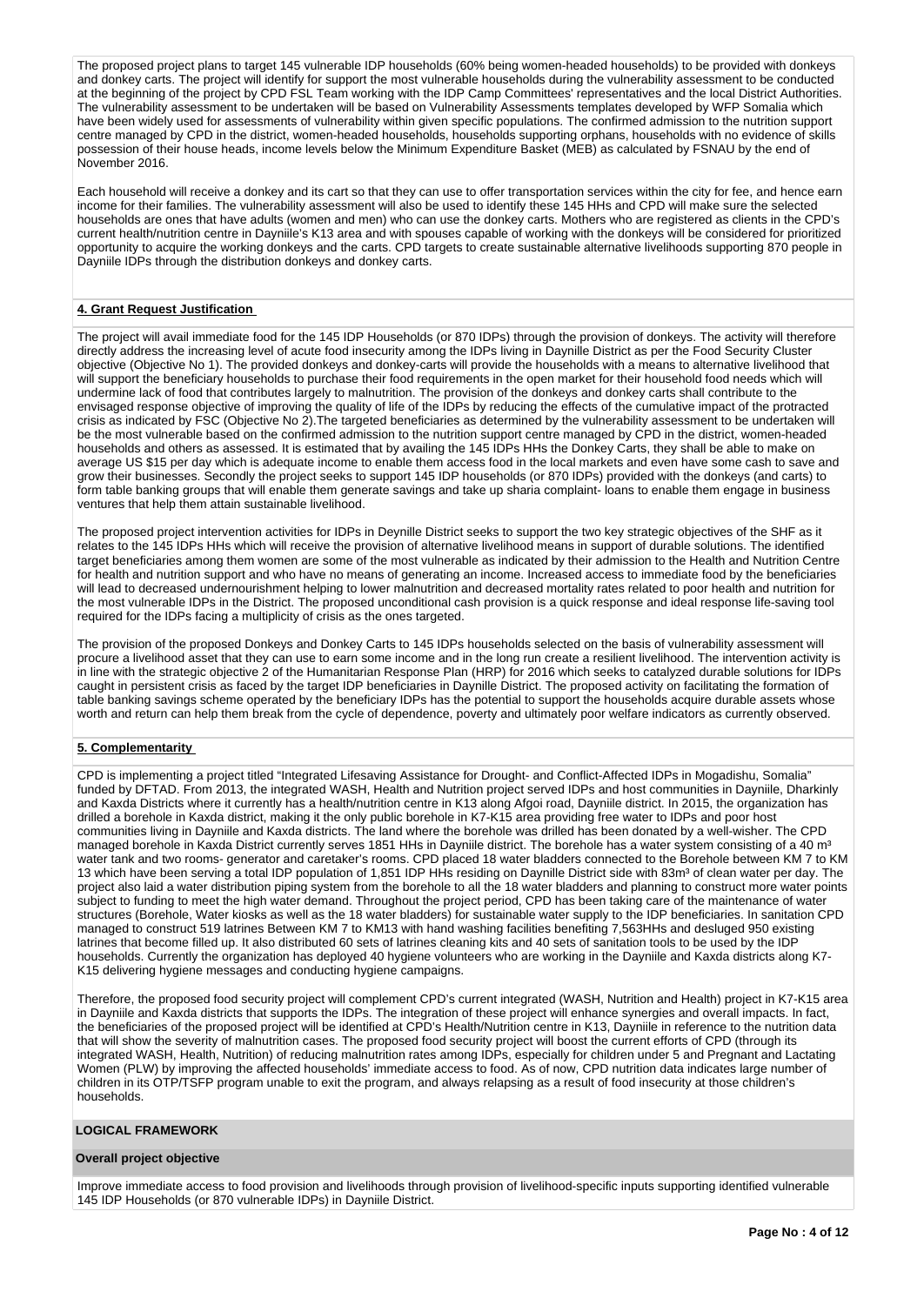| <b>Food Security</b>                                                                                                                                                                                                                                                                                                                                                                                                                                                                                                                                                                         |                                                                                                                                                                                           |                                                                                                                                                                                                                                                                                                                                                                                                                                                                                                                            |            |                         |                                 |                     |  |  |  |  |  |
|----------------------------------------------------------------------------------------------------------------------------------------------------------------------------------------------------------------------------------------------------------------------------------------------------------------------------------------------------------------------------------------------------------------------------------------------------------------------------------------------------------------------------------------------------------------------------------------------|-------------------------------------------------------------------------------------------------------------------------------------------------------------------------------------------|----------------------------------------------------------------------------------------------------------------------------------------------------------------------------------------------------------------------------------------------------------------------------------------------------------------------------------------------------------------------------------------------------------------------------------------------------------------------------------------------------------------------------|------------|-------------------------|---------------------------------|---------------------|--|--|--|--|--|
|                                                                                                                                                                                                                                                                                                                                                                                                                                                                                                                                                                                              | <b>Cluster objectives</b>                                                                                                                                                                 | <b>Strategic Response Plan (SRP) objectives</b>                                                                                                                                                                                                                                                                                                                                                                                                                                                                            |            |                         | <b>Percentage of activities</b> |                     |  |  |  |  |  |
| seasonality of the livelihoods.                                                                                                                                                                                                                                                                                                                                                                                                                                                                                                                                                              | Improve household immediate access to food<br>through provision of unconditional transfer<br>depending on the severity of food insecurity<br>as per IPC classification, vulnerability and | Somalia HRP 2016                                                                                                                                                                                                                                                                                                                                                                                                                                                                                                           |            |                         |                                 |                     |  |  |  |  |  |
| <b>Contribution to Cluster/Sector Objectives:</b> The project will target 145 most vulnerable IDP households who will be identified at CPD<br>Health/Nutrition centre located at KM 13 in Deynile District and also through a vulnerability assessment to be undertaken at the beginning of<br>the project. This is in line with Food Security Objective 1 that seeks to improve household immediate access to food through provision of<br>unconditional transfer depending on the severity of food insecurity as per IPC classification, vulnerability and seasonality of the livelihoods. |                                                                                                                                                                                           |                                                                                                                                                                                                                                                                                                                                                                                                                                                                                                                            |            |                         |                                 |                     |  |  |  |  |  |
| The project will provide 145 IDP households assessed as most vulnerable identified during the vulnerability assessment to acquire<br>sustained livelihood means by providing them with donkeys and donkey carts to support the households make some income through<br>transport of building materials, food commodities, water and other critical transport services within in Mogadishu Town. Through this<br>intervention the project conform to the Food Security Cluster Objective 2 on increasing productive capacity of urban livelihoods-specific<br>inputs.                          |                                                                                                                                                                                           |                                                                                                                                                                                                                                                                                                                                                                                                                                                                                                                            |            |                         |                                 |                     |  |  |  |  |  |
| Outcome 1                                                                                                                                                                                                                                                                                                                                                                                                                                                                                                                                                                                    |                                                                                                                                                                                           |                                                                                                                                                                                                                                                                                                                                                                                                                                                                                                                            |            |                         |                                 |                     |  |  |  |  |  |
|                                                                                                                                                                                                                                                                                                                                                                                                                                                                                                                                                                                              |                                                                                                                                                                                           | Sustained alternative livelihood means for 145 IDP Households supported with donkeys and donkey-carts.                                                                                                                                                                                                                                                                                                                                                                                                                     |            |                         |                                 |                     |  |  |  |  |  |
| Output 1.1                                                                                                                                                                                                                                                                                                                                                                                                                                                                                                                                                                                   |                                                                                                                                                                                           |                                                                                                                                                                                                                                                                                                                                                                                                                                                                                                                            |            |                         |                                 |                     |  |  |  |  |  |
| Description                                                                                                                                                                                                                                                                                                                                                                                                                                                                                                                                                                                  |                                                                                                                                                                                           |                                                                                                                                                                                                                                                                                                                                                                                                                                                                                                                            |            |                         |                                 |                     |  |  |  |  |  |
|                                                                                                                                                                                                                                                                                                                                                                                                                                                                                                                                                                                              |                                                                                                                                                                                           | 145 IDP Households earning a livelihood with donkeys and donkey-cart distributed to them.                                                                                                                                                                                                                                                                                                                                                                                                                                  |            |                         |                                 |                     |  |  |  |  |  |
| <b>Assumptions &amp; Risks</b>                                                                                                                                                                                                                                                                                                                                                                                                                                                                                                                                                               |                                                                                                                                                                                           |                                                                                                                                                                                                                                                                                                                                                                                                                                                                                                                            |            |                         |                                 |                     |  |  |  |  |  |
| donkeys provided.                                                                                                                                                                                                                                                                                                                                                                                                                                                                                                                                                                            | demand for their transport services.                                                                                                                                                      | -There are many un-catered for transport needs where the donkey use is handy in Mogadishu.<br>-A number of women will be using the donkeys (and cart) to fend for their families as per the current trend in Mogadishu where their is<br>The Donkey cart will also be used as an ambulance and to fetch water for their households (those living far from the water point).<br>-Neglect of the welfare of the donkey is an issue. In mitigation CPD will work to raises awareness on the need for appropriate care for the |            |                         |                                 |                     |  |  |  |  |  |
| <b>Activities</b>                                                                                                                                                                                                                                                                                                                                                                                                                                                                                                                                                                            |                                                                                                                                                                                           |                                                                                                                                                                                                                                                                                                                                                                                                                                                                                                                            |            |                         |                                 |                     |  |  |  |  |  |
| Activity 1.1.1                                                                                                                                                                                                                                                                                                                                                                                                                                                                                                                                                                               |                                                                                                                                                                                           |                                                                                                                                                                                                                                                                                                                                                                                                                                                                                                                            |            |                         |                                 |                     |  |  |  |  |  |
|                                                                                                                                                                                                                                                                                                                                                                                                                                                                                                                                                                                              | <b>Standard Activity: Capacity building</b>                                                                                                                                               |                                                                                                                                                                                                                                                                                                                                                                                                                                                                                                                            |            |                         |                                 |                     |  |  |  |  |  |
| donkey-carts.                                                                                                                                                                                                                                                                                                                                                                                                                                                                                                                                                                                |                                                                                                                                                                                           | Identify and Register 145 households using a Vulnerability Assessment undertaken by CPD FSL Team for provision of donkeys and                                                                                                                                                                                                                                                                                                                                                                                              |            |                         |                                 |                     |  |  |  |  |  |
| Activity 1.1.2                                                                                                                                                                                                                                                                                                                                                                                                                                                                                                                                                                               |                                                                                                                                                                                           |                                                                                                                                                                                                                                                                                                                                                                                                                                                                                                                            |            |                         |                                 |                     |  |  |  |  |  |
|                                                                                                                                                                                                                                                                                                                                                                                                                                                                                                                                                                                              | <b>Standard Activity: Capacity building</b>                                                                                                                                               |                                                                                                                                                                                                                                                                                                                                                                                                                                                                                                                            |            |                         |                                 |                     |  |  |  |  |  |
|                                                                                                                                                                                                                                                                                                                                                                                                                                                                                                                                                                                              |                                                                                                                                                                                           | Competitively procure 145 donkeys and donkey carts (145 sets) from the local animal markets, obtain health certification and tag them.                                                                                                                                                                                                                                                                                                                                                                                     |            |                         |                                 |                     |  |  |  |  |  |
| Activity 1.1.3                                                                                                                                                                                                                                                                                                                                                                                                                                                                                                                                                                               |                                                                                                                                                                                           |                                                                                                                                                                                                                                                                                                                                                                                                                                                                                                                            |            |                         |                                 |                     |  |  |  |  |  |
|                                                                                                                                                                                                                                                                                                                                                                                                                                                                                                                                                                                              | <b>Standard Activity: Capacity building</b>                                                                                                                                               |                                                                                                                                                                                                                                                                                                                                                                                                                                                                                                                            |            |                         |                                 |                     |  |  |  |  |  |
| Activity 1.1.4                                                                                                                                                                                                                                                                                                                                                                                                                                                                                                                                                                               | Hire a Veterinary Officer for 1 day to vaccinate the new donkeys                                                                                                                          |                                                                                                                                                                                                                                                                                                                                                                                                                                                                                                                            |            |                         |                                 |                     |  |  |  |  |  |
|                                                                                                                                                                                                                                                                                                                                                                                                                                                                                                                                                                                              | <b>Standard Activity: Capacity building</b>                                                                                                                                               |                                                                                                                                                                                                                                                                                                                                                                                                                                                                                                                            |            |                         |                                 |                     |  |  |  |  |  |
|                                                                                                                                                                                                                                                                                                                                                                                                                                                                                                                                                                                              |                                                                                                                                                                                           | Procure a startup kit that includes a Bridle, Pack Saddle, Breastband and Straps for padding and deworming drugs.                                                                                                                                                                                                                                                                                                                                                                                                          |            |                         |                                 |                     |  |  |  |  |  |
| Activity 1.1.5                                                                                                                                                                                                                                                                                                                                                                                                                                                                                                                                                                               |                                                                                                                                                                                           |                                                                                                                                                                                                                                                                                                                                                                                                                                                                                                                            |            |                         |                                 |                     |  |  |  |  |  |
|                                                                                                                                                                                                                                                                                                                                                                                                                                                                                                                                                                                              | <b>Standard Activity: Capacity building</b>                                                                                                                                               |                                                                                                                                                                                                                                                                                                                                                                                                                                                                                                                            |            |                         |                                 |                     |  |  |  |  |  |
|                                                                                                                                                                                                                                                                                                                                                                                                                                                                                                                                                                                              |                                                                                                                                                                                           | Distribute 145 donkeys and donkey carts (145 sets) to 145 targeted IDP households.                                                                                                                                                                                                                                                                                                                                                                                                                                         |            |                         |                                 |                     |  |  |  |  |  |
| Activity 1.1.6                                                                                                                                                                                                                                                                                                                                                                                                                                                                                                                                                                               |                                                                                                                                                                                           |                                                                                                                                                                                                                                                                                                                                                                                                                                                                                                                            |            |                         |                                 |                     |  |  |  |  |  |
|                                                                                                                                                                                                                                                                                                                                                                                                                                                                                                                                                                                              | <b>Standard Activity: Capacity building</b>                                                                                                                                               |                                                                                                                                                                                                                                                                                                                                                                                                                                                                                                                            |            |                         |                                 |                     |  |  |  |  |  |
|                                                                                                                                                                                                                                                                                                                                                                                                                                                                                                                                                                                              |                                                                                                                                                                                           | Link the Donkey Beneficiaries with the veterinary stores in Mogadishu for access to proper drugs and administration.                                                                                                                                                                                                                                                                                                                                                                                                       |            |                         |                                 |                     |  |  |  |  |  |
| <b>Indicators</b>                                                                                                                                                                                                                                                                                                                                                                                                                                                                                                                                                                            |                                                                                                                                                                                           |                                                                                                                                                                                                                                                                                                                                                                                                                                                                                                                            |            |                         |                                 |                     |  |  |  |  |  |
|                                                                                                                                                                                                                                                                                                                                                                                                                                                                                                                                                                                              |                                                                                                                                                                                           |                                                                                                                                                                                                                                                                                                                                                                                                                                                                                                                            |            | End cycle beneficiaries |                                 | <b>End</b><br>cycle |  |  |  |  |  |
| Code                                                                                                                                                                                                                                                                                                                                                                                                                                                                                                                                                                                         | <b>Cluster</b>                                                                                                                                                                            | <b>Indicator</b>                                                                                                                                                                                                                                                                                                                                                                                                                                                                                                           | <b>Men</b> | <b>Women</b>            | Boys<br><b>Girls</b>            | <b>Target</b>       |  |  |  |  |  |
| Indicator 1.1.1                                                                                                                                                                                                                                                                                                                                                                                                                                                                                                                                                                              | <b>Food Security</b>                                                                                                                                                                      | Number of people that benefited from conditional<br>transfers to improve access to food and protection<br>of livelihood assets                                                                                                                                                                                                                                                                                                                                                                                             |            |                         |                                 | 145                 |  |  |  |  |  |
| -Photos of Distribution activity.<br>-Case studies                                                                                                                                                                                                                                                                                                                                                                                                                                                                                                                                           | -Purchase Invoices and Payment Vouchers.                                                                                                                                                  | Means of Verification: Tender documents for the supply of the donkeys and Donkey Carts.                                                                                                                                                                                                                                                                                                                                                                                                                                    |            |                         |                                 |                     |  |  |  |  |  |
| Indicator 1.1.2                                                                                                                                                                                                                                                                                                                                                                                                                                                                                                                                                                              | <b>Food Security</b>                                                                                                                                                                      | No of donkeys and donkey carts distributed<br>to.identified vulnerable Households to support<br>their access to food and alternative livelihoods.                                                                                                                                                                                                                                                                                                                                                                          |            |                         |                                 | 145                 |  |  |  |  |  |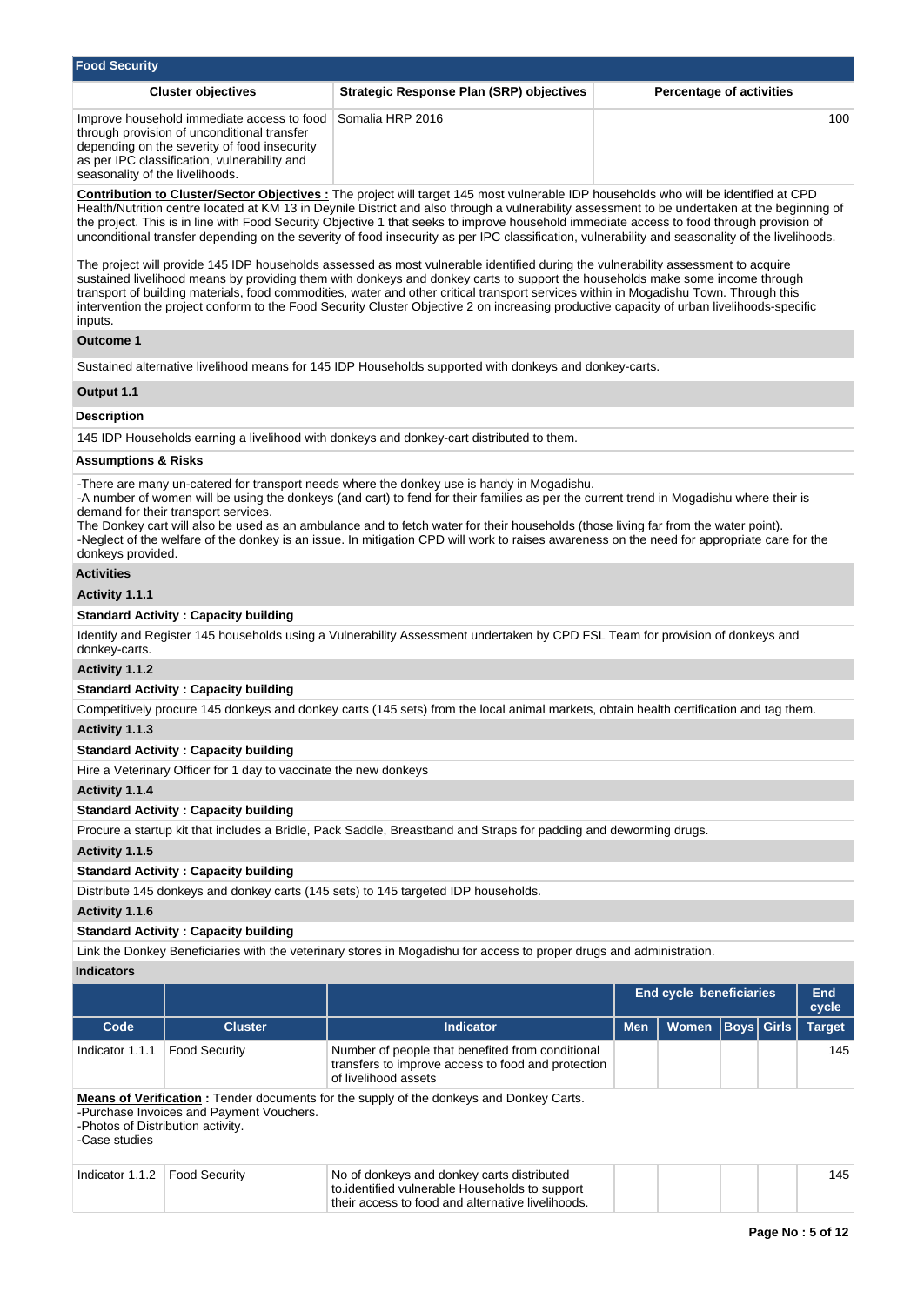**Means of Verification** : Tender documents for the supply of the donkeys and Donkey Carts. **EXAMPLE 21 FRAMPLE 1** FRAMPLE SECURITIONS -Photos of Distribution activity. -Case studies

#### **Outcome 2**

Incomes and business growth opportunities for the beneficiary IDPs Households in Dayniile District realized with the introduction of IDPsmanaged Table Banking for 5 formed IDP groups.

## **Output 2.1**

#### **Description**

5 Table Banking Groups formed for mobilization of a saving and Sharia-compliant loans for the 145 beneficiaries of the alternative livelihood support beneficiaries

### **Assumptions & Risks**

The local authority is supportive of the project and that there will be no interference of the project by various gatekeepers. The project also banks on the continued improvement of security along the Afgooye Corridor. CPD will work with the local authorities and the IDP Committees to ensure the protection of the project beneficiary assets provided through proper registration and supportive actions as planned.

## **Activities**

## **Activity 2.1.1**

#### **Standard Activity : Capacity building**

Facilitate the formation and registration of the project 145 IDP beneficiaries into 5 Operational Table Banking Groups (of 29 IDPs each).

# **Activity 2.1.2**

#### **Standard Activity : Capacity building**

Undertake a 3-day Training beneficiaries on animal healthcare, feeding and welfare treatment including the table banking model (Training to be carried out by CPD staff)

## **Activity 2.1.3**

## **Standard Activity : Capacity building**

Undertake Mentoring and Monitoring of the 5 Table Banking Groups for sustained performance.

## **Indicators**

|                                                                                                                                                                                                                                         |                      |                                                                                                                                                                                                                                         |            | <b>End cycle beneficiaries</b> |  | <b>End</b><br>cycle |               |  |
|-----------------------------------------------------------------------------------------------------------------------------------------------------------------------------------------------------------------------------------------|----------------------|-----------------------------------------------------------------------------------------------------------------------------------------------------------------------------------------------------------------------------------------|------------|--------------------------------|--|---------------------|---------------|--|
| Code                                                                                                                                                                                                                                    | <b>Cluster</b>       | Indicator                                                                                                                                                                                                                               | <b>Men</b> | <b>Women</b>                   |  | Boys  Girls         | <b>Target</b> |  |
| Indicator 2.1.1                                                                                                                                                                                                                         | <b>Food Security</b> | Number of people that benefited from conditional<br>transfers to improve access to food and protection<br>of livelihood assets                                                                                                          |            |                                |  |                     | 145           |  |
| Means of Verification: Signed Minutes of the Formation Meetings: Group Registration with Local District Council; Table Banking Training<br>Reports; Workshop Attendance List; Venue Hire; Payment Vouchers for training support inputs. |                      |                                                                                                                                                                                                                                         |            |                                |  |                     |               |  |
| Indicator 2.1.2                                                                                                                                                                                                                         | <b>Food Security</b> | Number of Table Banking Groups formed and<br>mobilizing savings and issuing Sharia-compliant<br>loans to trained beneficiaries                                                                                                          |            |                                |  |                     | 145           |  |
|                                                                                                                                                                                                                                         |                      | Means of Verification: Signed Minutes of the Formation Meetings; Group Registration with Local District Council; Table Banking Training<br>Reports; Workshop Attendance List; Venue Hire; Payment Vouchers for training support inputs. |            |                                |  |                     |               |  |
| <b>Additional Targets:</b>                                                                                                                                                                                                              |                      |                                                                                                                                                                                                                                         |            |                                |  |                     |               |  |
| <b>M&amp;R</b>                                                                                                                                                                                                                          |                      |                                                                                                                                                                                                                                         |            |                                |  |                     |               |  |
| Monitoring & Reporting plan                                                                                                                                                                                                             |                      |                                                                                                                                                                                                                                         |            |                                |  |                     |               |  |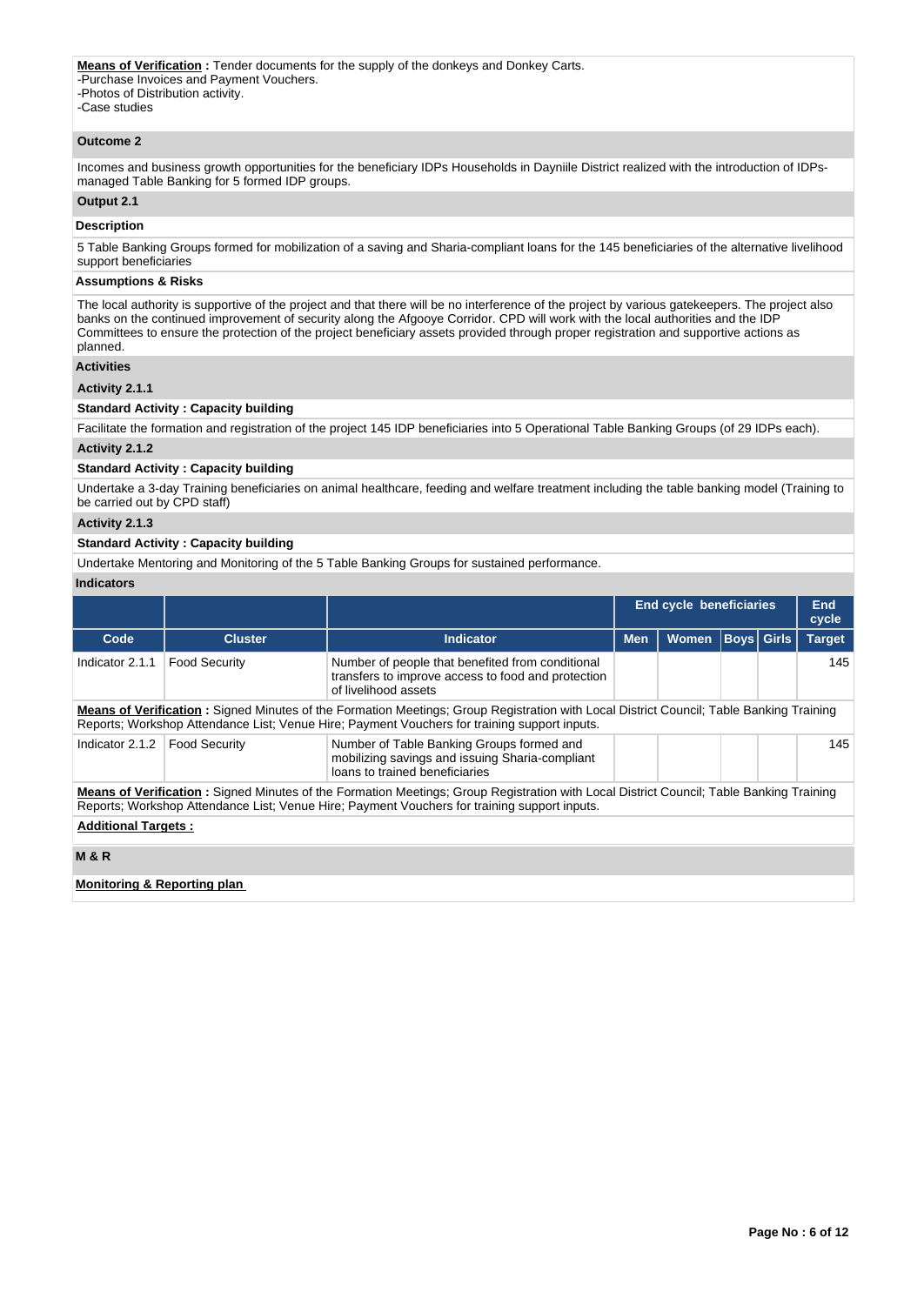CPD's FSL team led by the FSL Manager will be responsible for the collection of vulnerability assessment (though the development of the VA terms of reference to be used by the CPD's FSL Team to undertake it and also the synthesizing of the analyzed generated data and information into actionable monitoring information for the project. The FSL team shall also undertake monthly market data and also data on the income earnings of the donkey beneficiaries to quantify and gauge the impact of the support provided. The team shall also collect the return data and information from the CPD's Health and Nutrition data for analysis of the indicators on health and nutrition for the supported Donkey and Donkey Carts beneficiaries initially selected on the criteria set that involves support for households or women with children registered as malnourished. The same data shall be collected on the income activities and savings made by the beneficiaries receiving alternative livelihood support. The project shall also follow up on the beneficiaries to monitor the use and welfare of the donkeys to ensure better treatment for them and warn offender's misusing the animals. Brooke Action for Working Horses and Donkeys a UK based organization with contacts in Kenya will be approached to provide the technical support with regard to proper donkey husbandry and treatment. The use of the Monitoring tools for Donkey welfare shall be adopted and adapted for utilization by the project. CPD will provide a designated number at its M&E Complaints Desk for the project beneficiaries to raise complains that they may have for appropriate action and also for feedback on the progress especially of the table banking. A call log with complaints raised entered into the complaint's desk register will be maintained by the project with corresponding action as undertaken being entered. The FSL Team supported by the CPD's M&E will capture the challenges encountered and lessons learned for sharing within the FSL Cluster and also with UNOCHA SFH.

The health and nutrition returns and the Vulnerability Assessment baseline data shall be critical in providing the required data on indicators related to the alternative livelihoods support. Sample households shall be identified and followed up for consistency of observations. A Post Distribution Monitoring (PDM) tool shall also be used to evaluate and inform on the reach, perceived and observed relevance of the support and impact (1 PDM will be undertaken with hired enumerators). The FSL Team shall also adopt the Table Banking monitoring tools to monitor and evaluate the mentoring support as well as the overall performance of the savings mobilization and business growth support for the 5 Table Banking Groups. The team will supervise the conduct of a Mid-Term and Final Survey of the 5 Table Banking Groups to generate information on their performance.

Some baseline data exists in from of the monthly returns from the CPD managed Health and Nutrition Centre in Daynelle District. Other existing data is that generated by the Nutrition section of the Centre which indicates daily and monthly cumulative screening, admissions, defaults, discharges and IYCF data. This type of data will continue to be generated and absorbed for use in the proposed initiative providing a clear picture on the impact of the project through the lens provided by the nutrition and health data isolated for the project beneficiaries.

In addition to the above indicated data sources, the project has proposed to undertake a vulnerability assessment to be undertaken by CPD's FSL Team to generate critical data on the existing vulnerability among the IDPs in Daynille District. The FSL Team shall collect data on vulnerability to help in developing a sound evidence based criteria for identifying IDPs to be supported by the project for the alternative livelihoods support.

## **Workplan**

| <b>Activitydescription</b>                                                                                                                                        | Year | Ó | $\overline{2}$ | 3              | 4            | 5        | 6        |              | 8            | $\overline{9}$ |              | $10$ 11 12 |   |
|-------------------------------------------------------------------------------------------------------------------------------------------------------------------|------|---|----------------|----------------|--------------|----------|----------|--------------|--------------|----------------|--------------|------------|---|
| Activity 1.1.1: Identify and Register 145 households using a Vulnerability<br>Assessment undertaken by CPD FSL Team for provision of donkeys and donkey-          | 2016 |   |                |                |              |          |          |              |              |                |              |            | X |
| carts.                                                                                                                                                            | 2017 | X |                |                |              |          |          |              |              |                |              |            |   |
| Activity 1.1.2: Competitively procure 145 donkeys and donkey carts (145 sets) from<br>the local animal markets, obtain health certification and tag them.         | 2016 |   |                |                |              |          |          |              |              |                |              |            |   |
|                                                                                                                                                                   | 2017 | X |                |                |              |          |          |              |              |                |              |            |   |
| Activity 1.1.3: Hire a Veterinary Officer for 1 day to vaccinate the new donkeys                                                                                  |      |   |                |                |              |          |          |              |              |                |              |            |   |
|                                                                                                                                                                   | 2017 | X |                |                |              |          |          |              |              |                |              |            |   |
| Activity 1.1.4: Procure a startup kit that includes a Bridle, Pack Saddle, Breastband<br>and Straps for padding and deworming drugs.                              | 2016 |   |                |                |              |          |          |              |              |                |              |            |   |
|                                                                                                                                                                   | 2017 | X |                |                |              |          |          |              |              |                |              |            |   |
| Activity 1.1.5: Distribute 145 donkeys and donkey carts (145 sets) to 145 targeted<br>IDP households.                                                             | 2016 |   |                |                |              |          |          |              |              |                |              |            |   |
|                                                                                                                                                                   | 2017 | X |                |                |              |          |          |              |              |                |              |            |   |
| Activity 1.1.6: Link the Donkey Beneficiaries with the veterinary stores in<br>Mogadishu for access to proper drugs and administration.                           | 2016 |   |                |                |              |          |          |              |              |                |              |            |   |
|                                                                                                                                                                   | 2017 |   |                | $x \mathsf{X}$ | $\mathsf{X}$ | <b>X</b> | <b>X</b> | $\mathsf{X}$ | $\mathsf{X}$ | <b>X</b>       | $\mathsf{X}$ |            |   |
| Activity 2.1.1: Facilitate the formation and registration of the project 145 IDP<br>beneficiaries into 5 Operational Table Banking Groups (of 29 IDPs each).      | 2016 |   |                |                |              |          |          |              |              |                |              |            |   |
|                                                                                                                                                                   | 2017 |   | X              |                |              |          |          |              |              |                |              |            |   |
| Activity 2.1.2: Undertake a 3-day Training beneficiaries on animal healthcare,<br>feeding and welfare treatment including the table banking model (Training to be | 2016 |   |                |                |              |          |          |              |              |                |              |            |   |
| carried out by CPD staff)                                                                                                                                         | 2017 |   | X              |                |              |          |          |              |              |                |              |            |   |
| Activity 2.1.3: Undertake Mentoring and Monitoring of the 5 Table Banking Groups<br>for sustained performance.                                                    | 2016 |   |                |                |              |          |          |              |              |                |              |            |   |
|                                                                                                                                                                   | 2017 |   |                | X              | $\mathsf{X}$ | X.       | IX.      | $X$ $X$ $X$  |              |                | ΙX.          |            |   |
| <b>OTHER INFO</b>                                                                                                                                                 |      |   |                |                |              |          |          |              |              |                |              |            |   |
| <b>Accountability to Affected Populations</b>                                                                                                                     |      |   |                |                |              |          |          |              |              |                |              |            |   |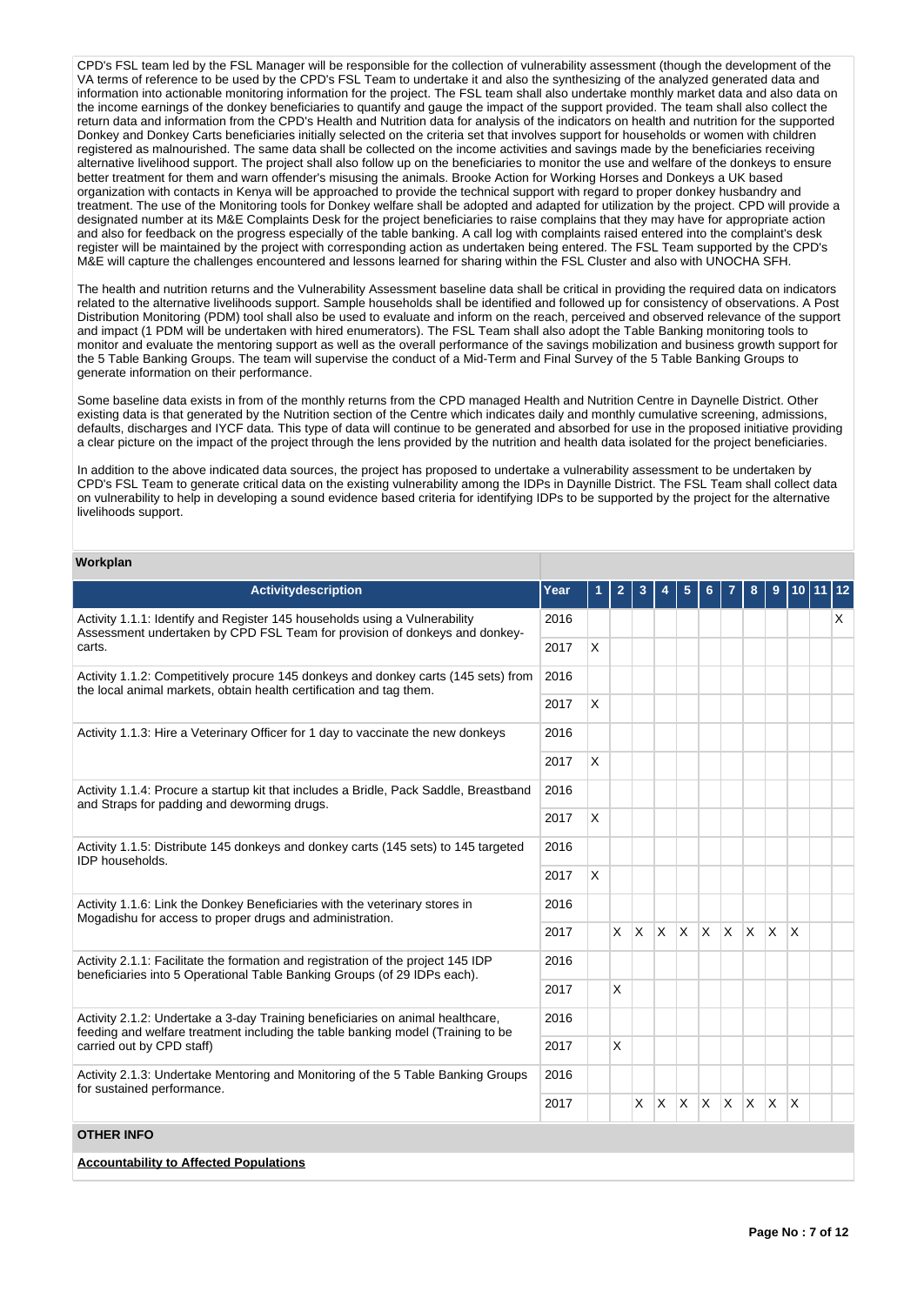CPD will provide for project-interactive awareness sessions for the target IDPs where different IDP Camps' representatives and local District authority will be invited for awareness creation on the project. During the sessions the various aspects of the project will be shared and feedback obtained. The IDP Camps management will be integrated as reference points for the project decision-making. CPD has daily interaction from the various population segments of the IDPs in Dayniile District which includes the planned project beneficiaries consisting of women from women-headed households, women registered as clients in the CPD Managed-Garasbaley Health and Nutrition Centre and other vulnerable IDP households as shall be determined by the planned vulnerability assessment. Technical expertise from Brookes Action for Working Horse and Donkey Organization has been solicited with positive response being secured on donkey treatment and care.

CPD will provide a designated number at its M&E Complaints Desk for the project beneficiaries to forward complains that they may have for appropriate action and also for feedback on the progress of the table banking. A call log with complaints raised entered into the complaint's desk register will be maintained by the project with corresponding action as undertaken being entered. The FSL Team supported by the CPD's M&E will capture the challenges encountered and lessons learned for sharing within the FSL Cluster and also with UNOCHA SFH. The information as well as the data collected from the information will inform the decision of the improvement or otherwise of the selected project beneficiaries as a result of the planned livelihood support for the respective beneficiary categories .e.g. the returns from nutrition will inform on the improvement on the malnutrition situation with a contrary outlook triggering the need for a review and sharing of the findings for a more concerted action through the inter-cluster mechanism (i.e. WASH, Health and Nutrition in particular).

CPD will share information on the project through its established information sharing mechanism which it utilizes in Dayniile District's integrated project that brings provides WASH, Health and Nutrition. In this system, the IDP Committees and Community Volunteers will be key planks of the information sharing and collection of feedback from the beneficiaries and also from the service provision points. CPD will also utilize commemoration of global events such as to share critical information pertinent to the welfare of the IDP beneficiaries such as in WASH, Health and Nutrition which are key to the improvement of their beneficiaries' knowledge and awareness. Case studies locally generated on the success of the Table Banking model to be introduced will be critical to the long term welfare of the IDPs supported and also for the replication of the idea to other IDPs in Mogadishu and elsewhere.

CPD has observed the Do No Harm Principle in the design of the project first by ensuring the use of vulnerability assessment for the generation of evidence-based targeted selection criteria for the beneficiaries of the planned support to ensure that the intervention is beneficial rather than work to the detriment of the IDPs. By developing and sharing widely the impartial section criteria with the IDPs in the targeted Camps through their representatives and the wider District community, the selection of the beneficiaries will be seen as fair by all the District stakeholders. The intervention is culturally acceptable within the Somalia culture and so is the concept of partnership as is to be found in what are called "Shirko" (informal partnership/togetherness in pursuit of a business or shared venture) that precedes the Table Banking concept to be introduced by the project. The project feedback mechanism will also be an important source of information on what arising challenges will need to addressed within the project.

## **Implementation Plan**

CPD will hire various contractors and services providers for the implementation of the different specialized and general components of the project. The project will also competitively contract out the manufacturing/production works for the donkey carts from a local metal works equipment company/vendor in Mogadishu. A competitive contract for the supply of Donkeys shall also be issued to an animal trading outfit /individual. CPD will internally determine suitable selection criteria for the proposed 145 beneficiary households to that will among other things aim at ensuring that only the most vulnerable IDP groups and persons are enrolled into the project as beneficiaries. The beneficiaries shall enter into a contract with the project that bars them from disposing or transferring the ownership of the Donkey and the Donkey carts for the first 6 months. All the beneficiaries will be registered and donkey tags attached to the donkeys provided with the contact telephone numbers stamped on them for ease of monitoring. A donkey startup kit shall be provided that will include a Bridle, Pack Saddle, Breastband and Straps for padding and de-worming drugs. Brooke Action for Working Horses and Donkeys a UK based organization with contacts in Kenya will be approached to provide the technical support with regard to proper donkey husbandry and treatment on voluntary basis. A beneficiary group enforcement approach will be applied to ensure the terms are honored. The project will hire a veterinarian for 1 day to certify the donkeys to be procured by the vendors to be diseases free and also vaccinate them against rabies. The project will also undertake 3-day training beneficiaries on animal healthcare, feeding and welfare treatment. The donkey husbandry training component will ensure the beneficiaries properly care for the provided animals to increase their utility value that translates into sustainable livelihood means. CPD will

The training will also include the introduction of the table banking model for mobilization of savings and business working capital support for the planned 5 Table banking Groups that CPD will facilitate to form and register locally. Training on Table banking will be undertaken by CPD FSL Team in Mogadishu. The project shall also avail operational support to ensure the commencement of the groups' functions in mobilizing savings and providing business support to the members. The project shall also provide mentorship for a period of 8 months and mentoring to the TBGs to guide them through the initial teething stages and ensure they become viable savings and mobilization entities. The project will undertake a Post Distribution Monitoring (PDM) after the end of the distribution of the donkeys and donkey carts to assess their impact the targeted beneficiaries. Similarly an evaluation assessment on the Table Banking Performance as per the developed parameters shall be undertaken. achievements

The project's overall manager will be CPD's Food Security and Livelihoods Manager assisted by the FSL Officer and Community Mobilize/Table Banking Supervisor. The Team will be in charge of providing the required awareness on the project, the effective supervision of the implementation of all the planned activities and reporting to as per SHF's requirement within the specified 6 months duration. The FSL team shall be backed by CPD managers in charge of Awards and Finance Manager as well as the logistics and Human resource who shall provide the required back-end support to the project.

CPD will work with the FSL, the WASH, Nutrition and Health Clusters for Banadir and nationally to share the project details on inception and also continuously share with the other humanitarian partners the project activities as they are implemented on the targeted location (Deynille District) as indicated for the project. This broad sharing will ensure that the other partners and the clusters are availed information on the inputs availed.

#### **Coordination with other Organizations in project area**

| Name of the organization  | Areas/activities of collaboration and rationale                                                                                       |
|---------------------------|---------------------------------------------------------------------------------------------------------------------------------------|
| Concern World Wide:       | UCTs transfer as monthly CTs in Km-13. CDP will wordinate its<br>proposed action with the UCT and CTs to avoid duplication of effort. |
| Mercy Crops               | Support to IDPs through UCTs in Wedow area of Daynille District.                                                                      |
| <b>CARE</b> International | Reached 1,320 HHs with Cash for Work Activities and Unconditional<br>Cash Transfer in Daynile District                                |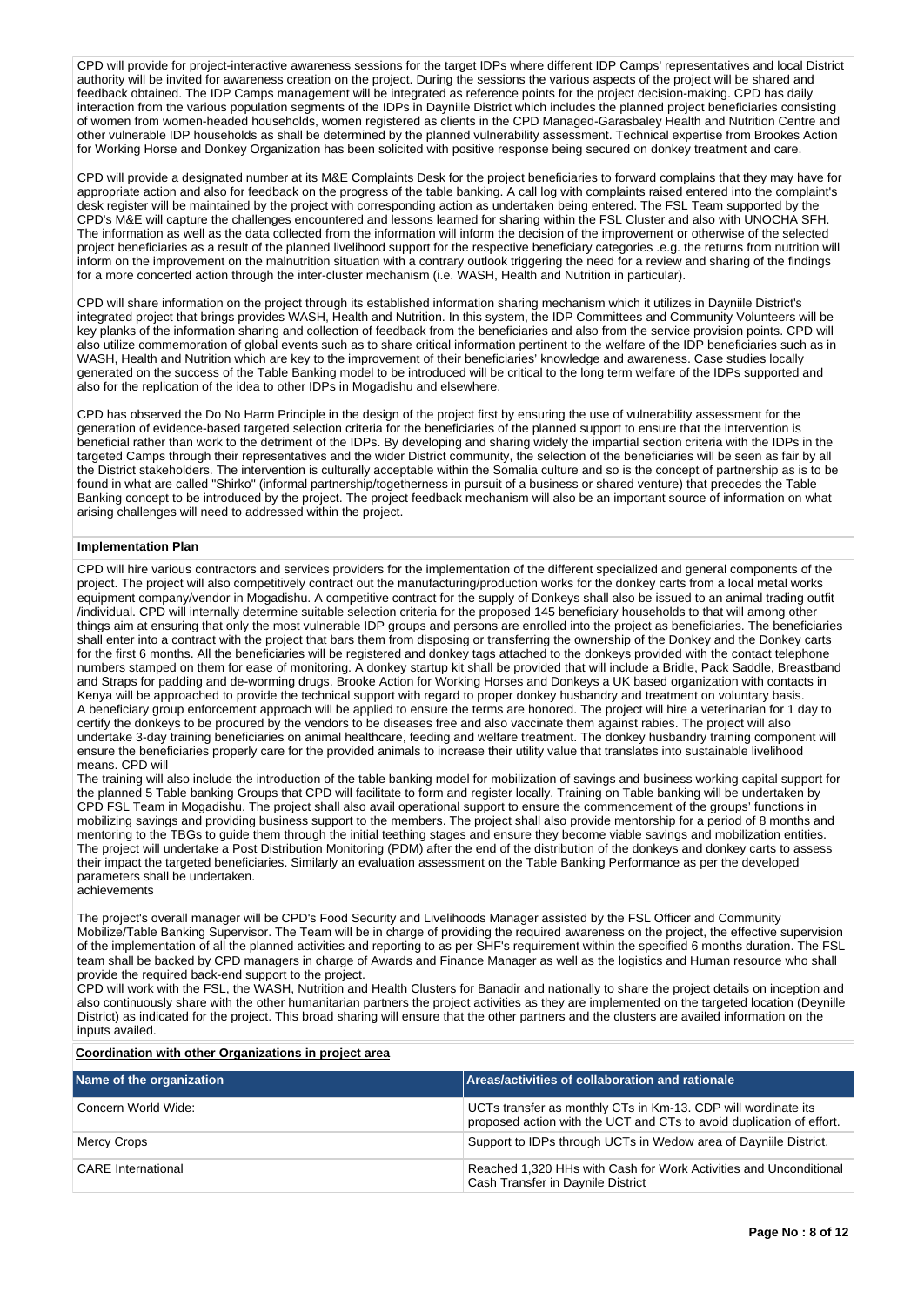A: Neutral Impact on environment with No mitigation

## **Gender Marker Of The Project**

2a- The project is designed to contribute significantly to gender equality

#### **Justify Chosen Gender Marker Code**

I. The project has based the selection of its core beneficiaries that is women on the nutrition and health returns of women (Pregnant and Lactating Women) at the Garasbaley Health and Nutrition Centre in Deynille District managed by CPD which has been used in the gender analysis that highlights the vulnerability of the women and hence been used for the identification of women-headed, PLW and those who are malnourished as some of the most vulnerable who qualify for this intervention.

II. The project will consult the IDP Committee members both men and women during the vulnerability assessment, ensuring women are consulted separately to encourage them to voice their concerns. Similarly, women and men will have equal access to the feedback mechanism created for the project and action recommended shall reflect gender considerations.

III). CPD FSL Team shall undertake awareness to inform both male and female members of the IDPs ion the criteria used for selection of the planned beneficiaries and the requirement that the intervention empowers women-headed households and those being supported in the CPD Health/Nutrition centre.

IV). The planned Market and Income Surveys will help the effects of accessible household food supply supported for the beneficiary households and the impact on women (and children Under-5 years) nutrition status.

V). Post Distribution Monitoring (PDM) will in particular document the gender reach and as well as the Donkey assisted transport livelihood input to the beneficiaries especially the IDP women who normally have high vulnerability during emergency crisis. The experiences and impact shall be documented with case studies and impact stories being generated for sharing.

VI). The impact of the Table Banking as a tool for mobilization of Savings and business growth will in particular focus on women (and their male counterparts) in determining lessons learned in empowerment of women.

## **Protection Mainstreaming**

The project mainly focuses on IDPs in Deynille District where CPD has is operating a Health and Nutrition Centre catering for some of the IDPs with worst living conditions that include lack of basic services, a situation which has exposed the IDPs to coping mechanism that expose them to exploitation and meager pay for waged labour. The situation is especially difficult for women who face rape, domestic violence and assault (from gatekeepers especially) in the IDP Camps as reported by Human Rights watch. CPD also works with the IDPs committees which have been instrumental in providing security for the IDPs and also in resolving disputes among them. CPD normally consults the IDP Committees every time a major facility or intervention (such as a Borehole and connectivity to Water Storage Bladders, a food support through voucher systems or a Health or a Nutrition Centre is/are to be set up) is to be designed and undertaken and ensures protection concerns are taken into consideration. The same has been for the Districts Administration which is consulted to give inputs during assessments (including Inter-Cluster Assessments) on interventions planned. The project will monitor cases of rape and domestic abuse especially among its targeted beneficiaries and refer them to the relevant support mechanism locally such as hospitals for treatment.

## **Country Specific Information**

#### **Safety and Security**

The target areas of the project Dayniile District is quite peaceful for now though its location along the Afgooye Corridor which is said to be infiltrated by cells of insurgents makes security considerations paramount when considering access. There has not been any major security related incidents of late along the Afgooye Corridor though this situation normally changes at a short notice. This quick change in security situation can make the area inaccessible for some limited period before the threat is managed or eliminated. This is the security situation that CPD will have to plan for in advance to ensure the safety and security of the WASH Team and any other mission including the third party monitors hired and deployed to assess the project. CPD has a Security Manager who works independently and also with the local District Administrations in all the project locations within Mogadishu to assess the local threats at any given time and provide the necessary alerts required for making a decision over the deployment of staff at any given day. The organization is also a recipient of security briefings by International NGO Safety Organization (INSO) that exists to provide dedicated security services to the NGO community in Somalia.

#### **Access**

CPD already has an active presence in the Deynille and Kaxda Districts where it has/ and is operating two health centres and two nutrition centres in the since 2013. The organization is operating one Health and Nutrition Centre having relinquished the other Health and Nutrition Centre that it used to manage in the neighboring Kaxda District to Save the Children International). The organization has the District authorization letters approving it to work in the Deynille District. Currently the organization is managing the Deynille Health and Nutrition Centre and a water System in the same neighboring Kaxda District where it has 38 staff members (including volunteers) working. CPD also owns and manages the Kaxda's Abdiwahab Borehole which was drilled with DFTAD/Save the Children International funding and whose operations it supervises i IDPs in Deynille District (Note: the Borehole is in Kaxda District but has been providing water to 1,851 Deynille District IDP Households which is across the road on Mogadishu-Afgooye Road). CPD's active presence and engagement as demonstrated by the contacts and interventions indicated above means the organization has access to the District for the proposed activities.

## **BUDGET**

| Code | <b>Budget Line Description</b>                                                                                                                                                                                                                                                                                                                                                                                                                                                                                                                                  |   | D / S Quantity | <b>Unit</b><br>cost | <b>IDuration</b><br><b>Recurran</b><br>ce | $\frac{9}{6}$<br><b>charged</b><br>to CHF | <b>Total Cost</b> |
|------|-----------------------------------------------------------------------------------------------------------------------------------------------------------------------------------------------------------------------------------------------------------------------------------------------------------------------------------------------------------------------------------------------------------------------------------------------------------------------------------------------------------------------------------------------------------------|---|----------------|---------------------|-------------------------------------------|-------------------------------------------|-------------------|
|      | <b>Staff and Other Personnel Costs</b>                                                                                                                                                                                                                                                                                                                                                                                                                                                                                                                          |   |                |                     |                                           |                                           |                   |
| 1.1  | <b>Project Manager</b>                                                                                                                                                                                                                                                                                                                                                                                                                                                                                                                                          | D |                | 2,025<br>.00        | $12 \overline{ }$                         | 100.00                                    | 24.300.00         |
|      | The Project Manager will provide technical/operational and Administrative functions within the project. She/He will also act as the<br>face of the project to the community, government and basically all stakeholders and will be expected to engage them at different<br>levels during the project period. She/He will also be expected to ensure compliance to donor requirements including reporting,<br>monitoring and managing the project team. The PM will receive a monthly salary of USD 2,000.00 and an additional USD 25.00<br>for insurance cover. |   |                |                     |                                           |                                           |                   |
| 1.2  | <b>Project Officer</b>                                                                                                                                                                                                                                                                                                                                                                                                                                                                                                                                          | D |                | 825.0               | 12                                        | 100.00                                    | 9.900.00          |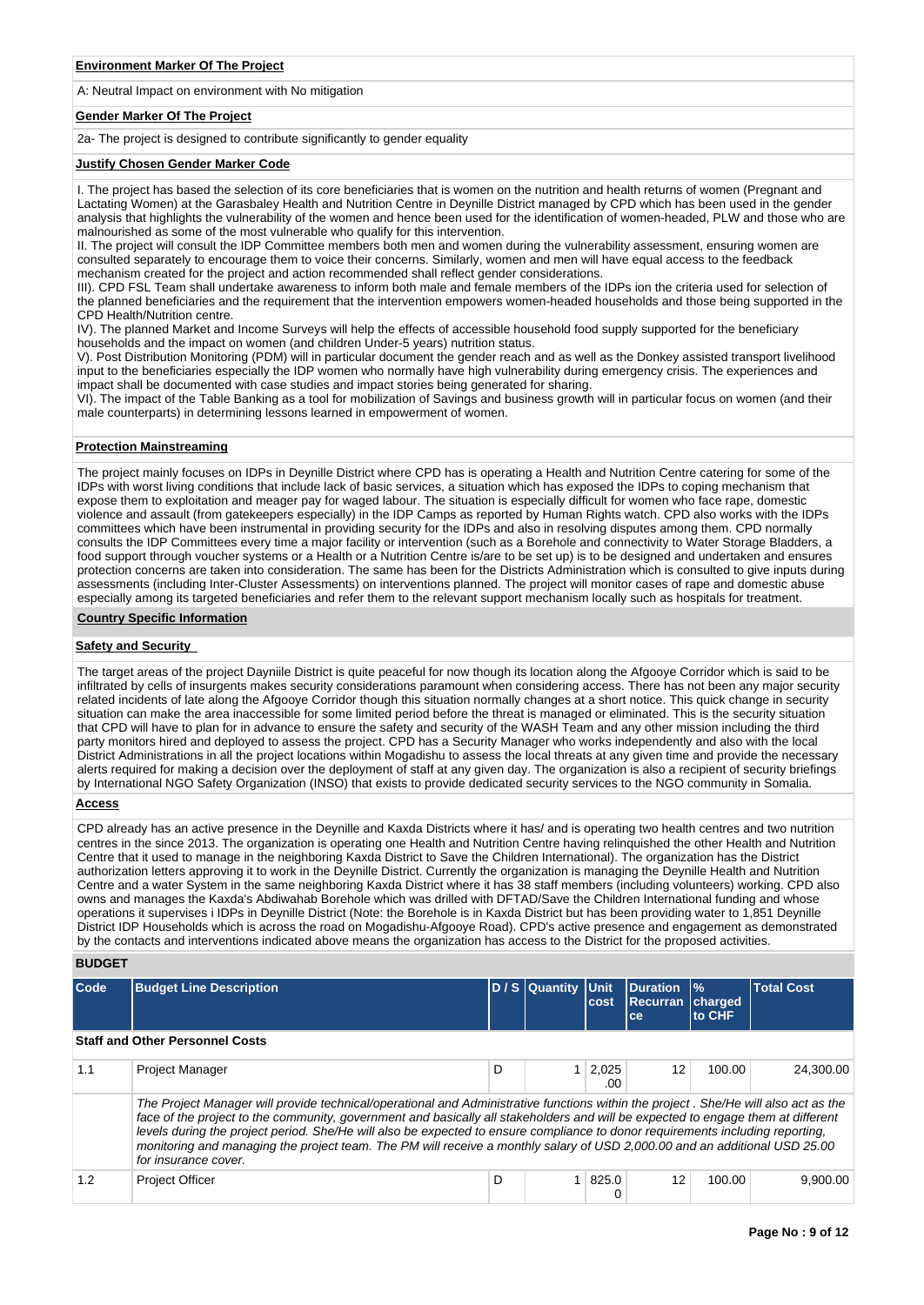|               | The Project Officer will be responsible for supervision of the identification of vulnerable IDP's, distribution of donkeys to the<br>households, supervision of the training's and preparing progress reports for review by program manager. He/She is also<br>expected to Develop and monitor adherence of community based implementation plans, ensuring effective household<br>representative in the implementation of the project activities. He/She will earn a salary of USD 800.00 and an additional USD<br>25.00 for the insurance cover                                                                                                                             |   |                |                    |    |        |            |
|---------------|------------------------------------------------------------------------------------------------------------------------------------------------------------------------------------------------------------------------------------------------------------------------------------------------------------------------------------------------------------------------------------------------------------------------------------------------------------------------------------------------------------------------------------------------------------------------------------------------------------------------------------------------------------------------------|---|----------------|--------------------|----|--------|------------|
| 1.3           | Monitoring and Evaluation Officer                                                                                                                                                                                                                                                                                                                                                                                                                                                                                                                                                                                                                                            | D | 1 <sup>1</sup> | 800.0<br>0         | 12 | 60.00  | 5,760.00   |
|               | The monitoring and evaluation officer will Facilitate and participate in data collection, train Volunteer Data Collectors in how to fill<br>household records, Check the quality of all data collected before entering it into CPD databases and correct eventful mistakes<br>and analyse data for reporting. Being a shared cost with other projects only 60% of his salary(USD 480) will be charged to this<br>project.<br>The monitoring and evaluation officer salary of USD 480.00 will be paid from this grant every month. This is exclusive of<br>Insurance Cover that is met from other grants                                                                      |   |                |                    |    |        |            |
| 1.4           | <b>Finance Officer</b>                                                                                                                                                                                                                                                                                                                                                                                                                                                                                                                                                                                                                                                       | D | 1 <sup>1</sup> | 800.0<br>0         | 12 | 45.00  | 4,320.00   |
|               | The finance officer will be responsible for ensuring compliance to UN OCHA rules, making payments to suppliers, paying staff<br>salaries, paying utilities related to this grant. Since this is a support staff shared among different grants and based on the CPD<br>support cost matrix, this project will contribute 45% of his/her salary<br>The finance officer salary of USD 360.00 will be paid from this grant every month. This is exclusive of Insurance Cover that is met<br>from other grants                                                                                                                                                                    |   |                |                    |    |        |            |
| 1.5           | Logistics Officer                                                                                                                                                                                                                                                                                                                                                                                                                                                                                                                                                                                                                                                            | D | 1              | 800.0<br>0         | 12 | 45.00  | 4,320.00   |
|               | The logistics officer will assist in the procurement of project items including donkeys and carts, trainings, payroll, utilities within the<br>project, vehicle monitoring and documentation and booking of travel tickets. Being a support staff, only 45% of his salary will be<br>charged to this project based on the CPD support cost matrix which calculates percentage contributions for shared costs such as<br>support staff. The cost per month will be salary of USD 360.00 paid from this grant every month. This is exclusive of Insurance<br>Cover that is met from other grants                                                                               |   |                |                    |    |        |            |
|               | <b>Section Total</b>                                                                                                                                                                                                                                                                                                                                                                                                                                                                                                                                                                                                                                                         |   |                |                    |    |        | 48,600.00  |
|               | <b>Supplies, Commodities, Materials</b>                                                                                                                                                                                                                                                                                                                                                                                                                                                                                                                                                                                                                                      |   |                |                    |    |        |            |
| 2.1           | Procurement of a Donkey and donkey cart for each of the 145<br>selected IDP households                                                                                                                                                                                                                                                                                                                                                                                                                                                                                                                                                                                       | D |                | 145 680.0<br>0     | 1  | 100.00 | 98,600.00  |
|               | CPD will Provide 145 selected IDP HHs with Donkeys and Donkey Carts to create for them alternative livelihood means (Each<br>HH will receive 1 Donkey with its Donkey Cart). A donkey costs \$330 as per the current market rate while the fabrication<br>(assembling of 2 wheels, an axle and a load flat bed) of a Cart costs \$350 in the local market. Therefore 1 set costs \$680.                                                                                                                                                                                                                                                                                      |   |                |                    |    |        |            |
| 2.2           | Procurement of Donkey Tags to identify each donkey with the<br>owner and to help the project team trace the donkey                                                                                                                                                                                                                                                                                                                                                                                                                                                                                                                                                           | D | 145            | 1.00               | 1  | 100.00 | 145.00     |
|               | CPD will procure 145 tags at a cost of USD 1 each for all donkey owners. The tags will be instrumental during the vaccination<br>and monitoring stage. Since the tags will the bear the name & phone number of the owner, it will also help follow up on issues of<br>animal mistreatment. The IDPs will also be able to trace their donkeys in case of lose.                                                                                                                                                                                                                                                                                                                |   |                |                    |    |        |            |
| 2.3           | Procure a start up kit that includes a Bridle, Pack Saddle and<br>deworming drugs                                                                                                                                                                                                                                                                                                                                                                                                                                                                                                                                                                                            | D |                | 145 55.00          | 1  | 100.00 | 7,975.00   |
|               | CPD will procure a start up kit composed of a bridle, pack saddle and deworming drugs at a cost of USD 55.00 for each of the 145<br>beneficiaries. The bridle & the pack saddle will provide the harnessing of the donkey to the donkey cart done to international<br>standards. Since the beneficiaries are IDPs who mostly lack reliable sources of income, the start up kit will help avoid the risk of<br>non-utilization of the donkey and the cart just for the basic reason of the recipient not having funds to buy the harnessing kit.<br>Ones they receive the start up kit plus the donkey and the cart, it will give them a complete set that is ready for work. |   |                |                    |    |        |            |
| 2.4           | Hire a Veterinary Officer for 2 days to vaccinate the new<br>donkeys                                                                                                                                                                                                                                                                                                                                                                                                                                                                                                                                                                                                         | D | 1              | 100.0<br>0         | 2  | 100.00 | 200.00     |
|               | CPD will hire a veterinary officer at a cost of USD 100 per day for 2 days to vaccinate all the 145 donkeys and offer treatment.<br>This excludes the cost of the vaccines which are included in the start up kit for each beneficiary. Once done,the animals will be<br>certified for distribution.                                                                                                                                                                                                                                                                                                                                                                         |   |                |                    |    |        |            |
| 2.5           | CPD will train the 145 beneficiaries on animal health and table<br>banking techniques                                                                                                                                                                                                                                                                                                                                                                                                                                                                                                                                                                                        | D | 1              | 400.0<br>0         | 3  | 100.00 | 1,200.00   |
|               | CPD will provide a 3 day Training of beneficiaries on animal healthcare, feeding and welfare treatment including the table<br>banking model at a cost of USD 400 per day for 3 days. The USD 400.00 is for hall hire and refreshments per day. The animal<br>health Training will be provided by CPD staff using Brooke Horse & Donkey Organization manuals. The training on Table Banking<br>will also be carried out by CPD staff. Hence no cost will be incurred on hiring facilitators.                                                                                                                                                                                  |   |                |                    |    |        |            |
| 2.6           | Carry out Post Monitoring Distribution & Table banking analysis   D                                                                                                                                                                                                                                                                                                                                                                                                                                                                                                                                                                                                          |   |                | $1 \ 2,094$<br>.00 | 1  | 100.00 | 2,094.00   |
|               | CPD will carry out a post distribution monitoring to assess the impact of the donkey and the donkey carts. This will be done after<br>six months of donkey and carts distribution. It will cost US\$2,094.00. In the evaluation 10 enumerators will be hired for 5 days,<br>this will include a day of training of tools collection. Each enumerator will earn US\$40 per day for 5 days. Refreshment and Lunch<br>for 10 Enumerators will cost US\$69 and a sum of USD\$25 will be used to purchase note books for data taking.                                                                                                                                             |   |                |                    |    |        |            |
|               | <b>Section Total</b>                                                                                                                                                                                                                                                                                                                                                                                                                                                                                                                                                                                                                                                         |   |                |                    |    |        | 110,214.00 |
| <b>Travel</b> |                                                                                                                                                                                                                                                                                                                                                                                                                                                                                                                                                                                                                                                                              |   |                |                    |    |        |            |
| 5.1           | Travel Costs-Accommodation and Return Tickets (Mogadishu-<br>Nairobi)                                                                                                                                                                                                                                                                                                                                                                                                                                                                                                                                                                                                        | D |                | 2 570.0<br>0       | 1  | 100.00 | 1,140.00   |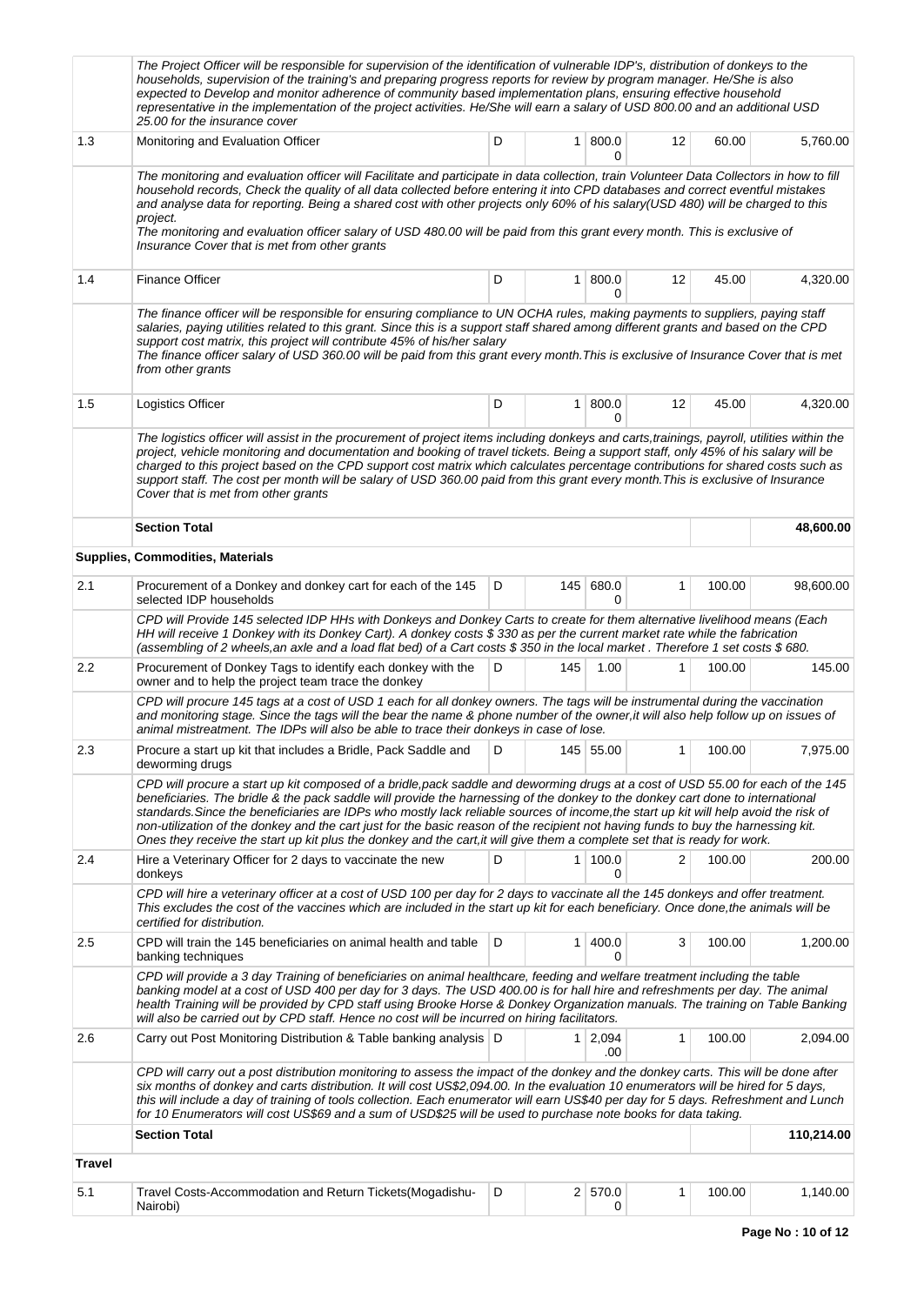|                   | CPD will organize for a training for the FSL project manager and officer in Nairobi for animal welfare training at Brookes<br>international office. The training will be relevant to this project as they will be expected to train beneficiaries on donkey welfare<br>once the project begins. Further comments provided on the comments section                                                                                                                                                                                                                                                                         |   |                |                       |              |        |            |
|-------------------|---------------------------------------------------------------------------------------------------------------------------------------------------------------------------------------------------------------------------------------------------------------------------------------------------------------------------------------------------------------------------------------------------------------------------------------------------------------------------------------------------------------------------------------------------------------------------------------------------------------------------|---|----------------|-----------------------|--------------|--------|------------|
| 5.2               | Vehicle Rental Including Driver                                                                                                                                                                                                                                                                                                                                                                                                                                                                                                                                                                                           | D |                | $1 \mid 1,800$<br>.00 | 12           | 100.00 | 21,600.00  |
|                   | CPD will hire a vehicle at USD 1800 per month which is the current market rate for Vehicle hire in Mogadishu for use during the<br>project including field visits and monitoring                                                                                                                                                                                                                                                                                                                                                                                                                                          |   |                |                       |              |        |            |
|                   | <b>Section Total</b>                                                                                                                                                                                                                                                                                                                                                                                                                                                                                                                                                                                                      |   |                | 22,740.00             |              |        |            |
|                   | <b>General Operating and Other Direct Costs</b>                                                                                                                                                                                                                                                                                                                                                                                                                                                                                                                                                                           |   |                |                       |              |        |            |
| 7.1               | Money Transfer Charges                                                                                                                                                                                                                                                                                                                                                                                                                                                                                                                                                                                                    | D |                | 1 74.04               | 1            | 100.00 | 74.04      |
|                   | CPD will incur bank charges when making payments to suppliers and salaries. In addition, during remmitance from CPD Djibouti<br>international account to CPD Mogadishu account, the disbursement will also attract bank charges and these are now estimated<br>at USD 78.04                                                                                                                                                                                                                                                                                                                                               |   |                |                       |              |        |            |
| 7.2               | Office Rent Mogadishu                                                                                                                                                                                                                                                                                                                                                                                                                                                                                                                                                                                                     | D | $\mathbf{1}$   | 3,000<br>.00          | 12           | 25.00  | 9,000.00   |
|                   | The Project team will be housed in the CPD office compound in Mogadishu for the day to day work routine. They will hold<br>meetings here with other team members, community heads, government officials, other organization representatives etc. They<br>will also write reports in the office and other required information to the donor. In addition, the support team(finance, logistics) will<br>also be working from the Mogadishu office. Based on the CPD support cost matrix, this project will contribute USD 750(25%) per<br>month towards the office rent cost since its a shared office with other projects. |   |                |                       |              |        |            |
| 7.3               | <b>Communication Expenses</b>                                                                                                                                                                                                                                                                                                                                                                                                                                                                                                                                                                                             | D | 1 <sup>1</sup> | 2,500<br>.00          | 12           | 10.00  | 3,000.00   |
|                   | The staff under this project will be housed in the CPD office in Mogadishu where they will need accessible internet, telephones to<br>call beneficiaries and a telephone to the monitoring and evaluation team to contact the beneficiaries towards the end of the<br>project. This is estimated to cost USD 2500 per month but CPD will charge 10% of this to this grant and the rest to to other grants<br>based on the support cost matrix.                                                                                                                                                                            |   |                |                       |              |        |            |
| 7.4               | Utilities                                                                                                                                                                                                                                                                                                                                                                                                                                                                                                                                                                                                                 | D |                | $1 \mid 1,500$<br>.00 | 12           | 10.00  | 1,800.00   |
|                   | CPD incurs other costs such as, generator fuel for the office, electricity and water bills and all this is estimated to cost USD 1500<br>per month. However, CPD will charge only 10% of this to this grant and the rest to the other grants based on the support cost<br>matrix.                                                                                                                                                                                                                                                                                                                                         |   |                |                       |              |        |            |
| 7.5               | <b>Office Stationery</b>                                                                                                                                                                                                                                                                                                                                                                                                                                                                                                                                                                                                  | D | 1              | 800.0<br>0            | $\mathbf{1}$ | 19.08  | 152.64     |
|                   | CPD will purchase stationery items like pens, calendars, notebooks etc for general use in the office in Mogadishu and this is<br>estimated to cost USD 800 over the year but CPD will only charge 19.08% of this(USD 152.64) to this grant based on the support<br>cost matrix. The rest of the funds will be sourced from other grants.                                                                                                                                                                                                                                                                                  |   |                |                       |              |        |            |
|                   | <b>Section Total</b>                                                                                                                                                                                                                                                                                                                                                                                                                                                                                                                                                                                                      |   |                |                       |              |        | 14,026.68  |
| <b>SubTotal</b>   |                                                                                                                                                                                                                                                                                                                                                                                                                                                                                                                                                                                                                           |   | 451.00         |                       |              |        | 195,580.68 |
| Direct            |                                                                                                                                                                                                                                                                                                                                                                                                                                                                                                                                                                                                                           |   |                |                       |              |        | 195,580.68 |
| Support           |                                                                                                                                                                                                                                                                                                                                                                                                                                                                                                                                                                                                                           |   |                |                       |              |        |            |
| <b>PSC Cost</b>   |                                                                                                                                                                                                                                                                                                                                                                                                                                                                                                                                                                                                                           |   |                |                       |              |        |            |
| PSC Cost Percent  |                                                                                                                                                                                                                                                                                                                                                                                                                                                                                                                                                                                                                           |   |                |                       |              |        | 7.00       |
| PSC Amount        |                                                                                                                                                                                                                                                                                                                                                                                                                                                                                                                                                                                                                           |   |                |                       |              |        | 13,690.65  |
| <b>Total Cost</b> |                                                                                                                                                                                                                                                                                                                                                                                                                                                                                                                                                                                                                           |   |                |                       |              |        | 209,271.33 |